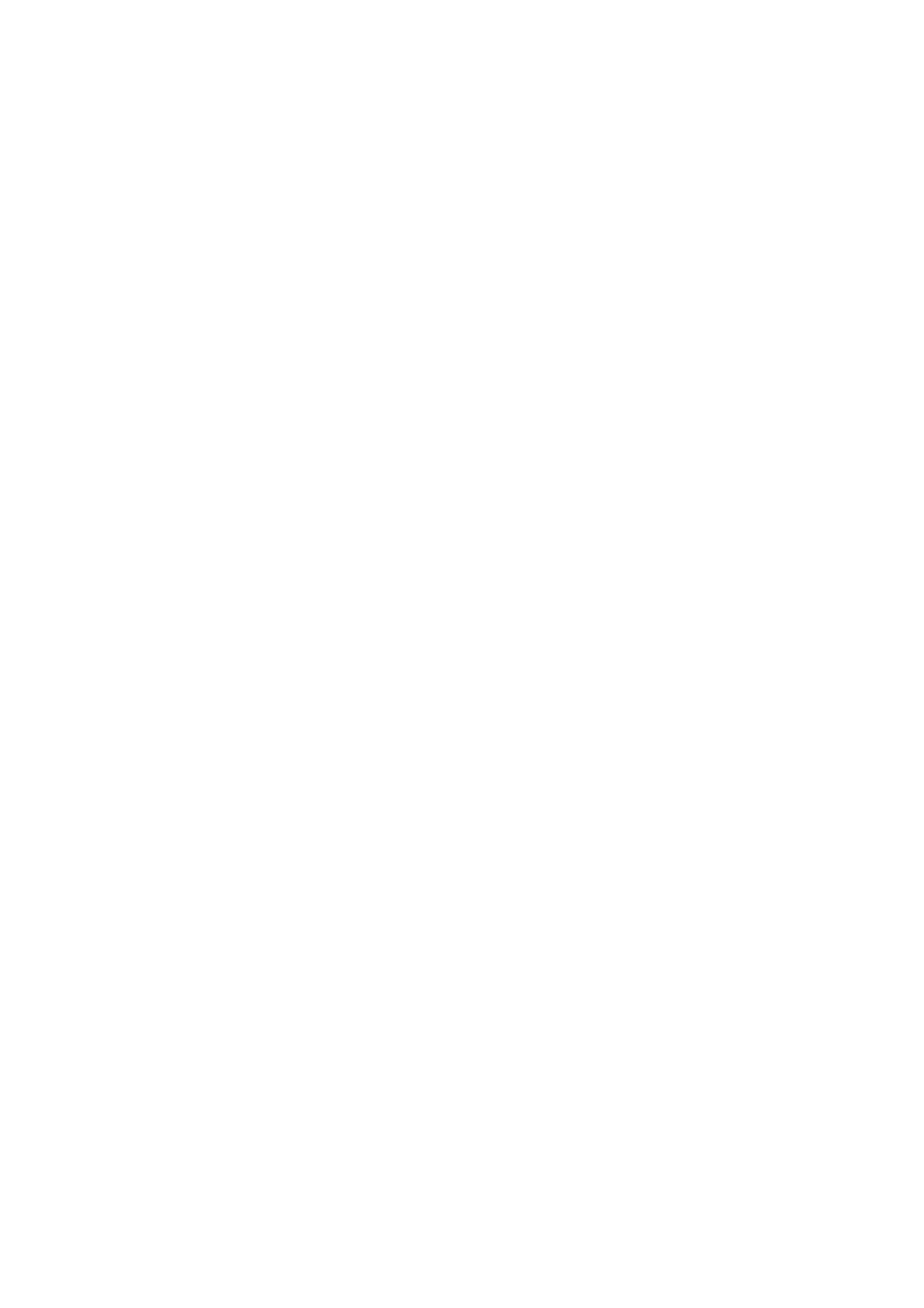

**Corrections Reform Amendment Act 2004** 

**A2004-61** 

An Act for the sentencing and rehabilitation of offenders, and for related purposes

The Legislative Assembly for the Australian Capital Territory enacts as follows:

2003 034B

Authorised by the ACT Parliamentary Counsel—also accessible at www.legislation.act.gov.au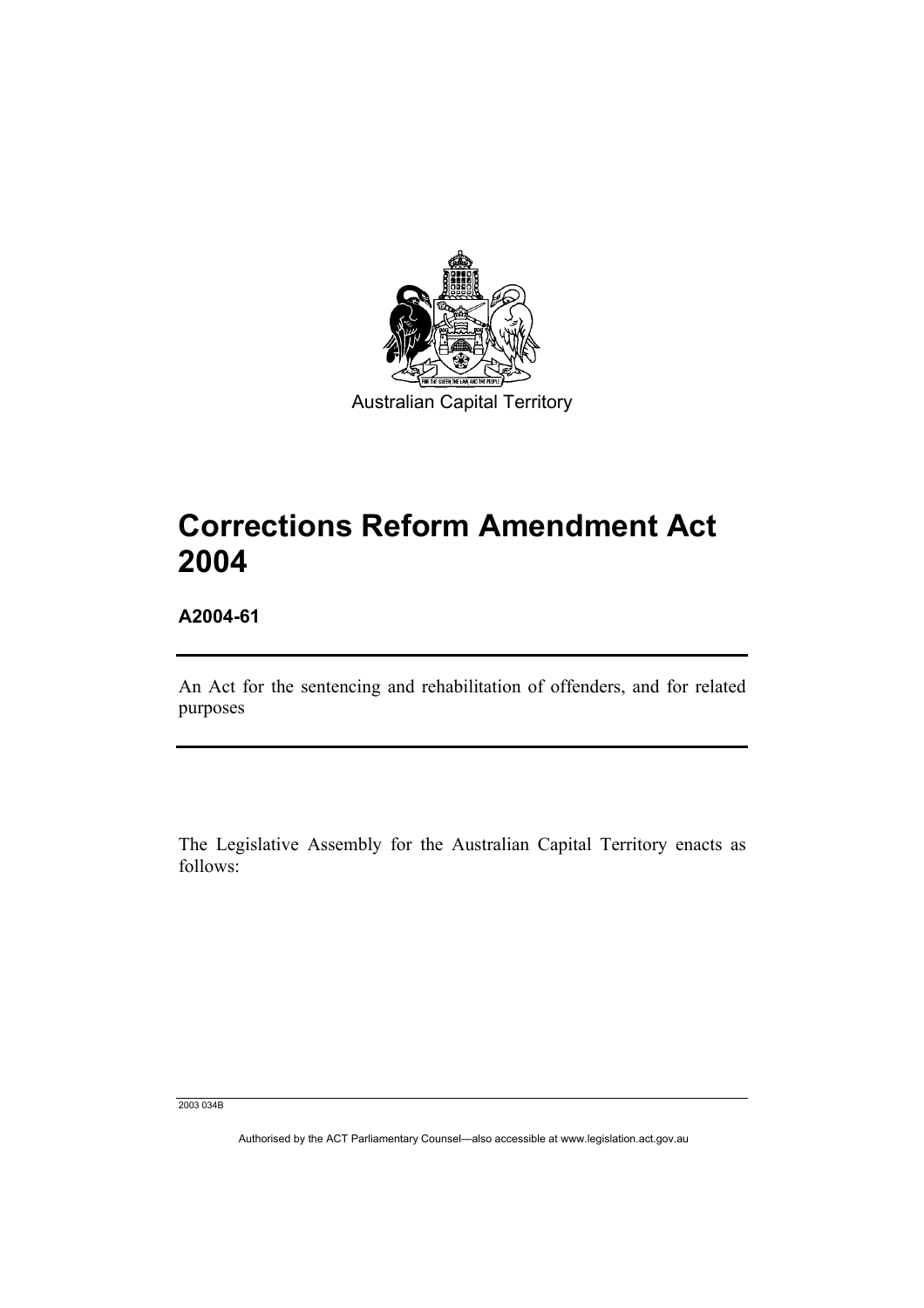#### **Part 1** Preliminary

Section 1

## **Part 1** Preliminary

#### **1 Name of Act**

This Act is the *Corrections Reform Amendment Act 2004*.

### **2 Commencement**

- (1) This Act commences on a day fixed by the Minister by written notice.
	- *Note 1* The naming and commencement provisions automatically commence on the notification day (see Legislation Act, s 75 (1)).
	- *Note 2* A single day or time may be fixed, or different days or times may be fixed, for the commencement of different provisions (see Legislation Act, s 77 (1)).
- (2) If this Act, or a provision of this Act, has not commenced within 12 months beginning on the notification day of this Act, the Act or provision automatically commences on the first day after that period.

page 2 Corrections Reform Amendment Act 2004

A2004-61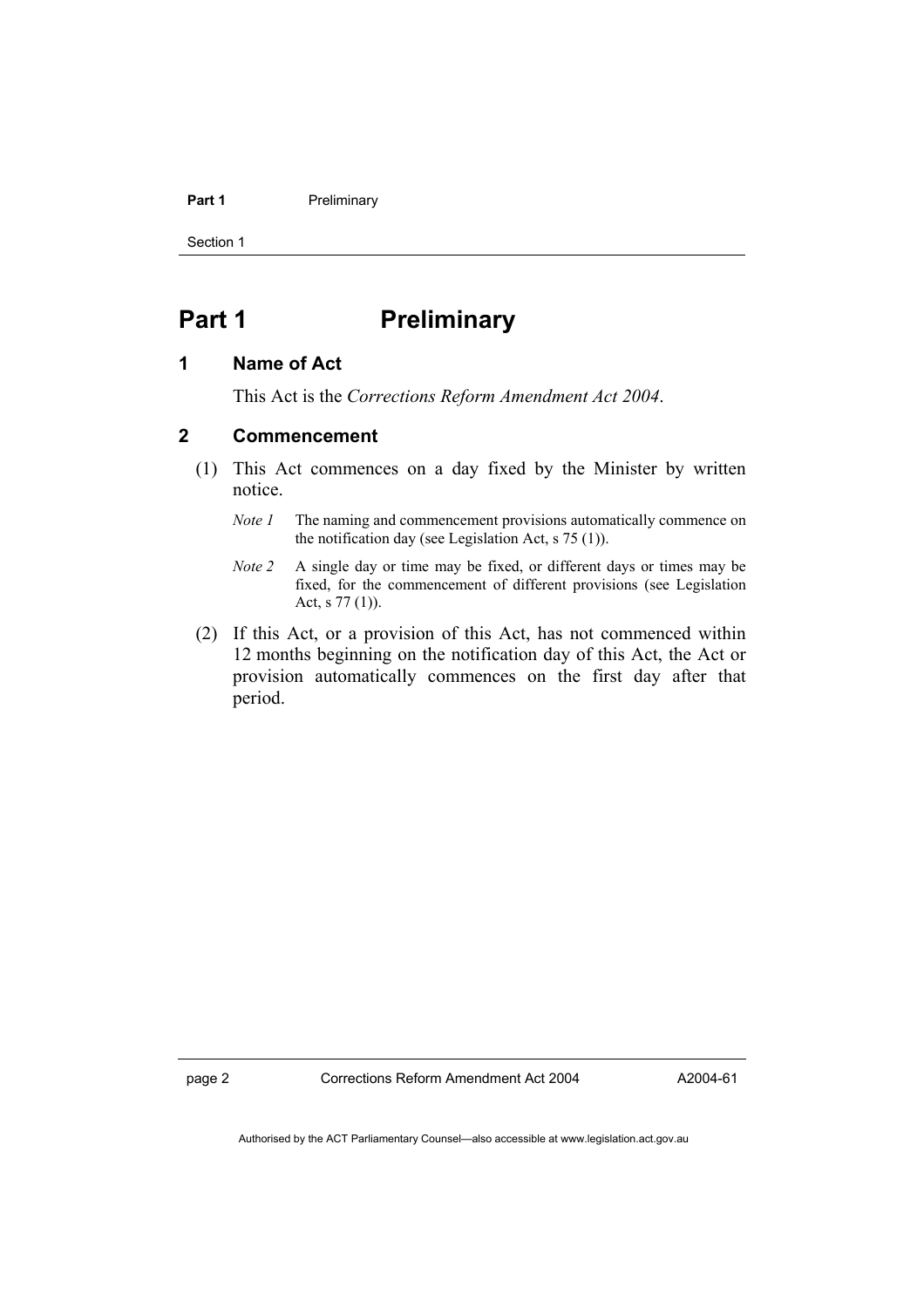Section 3

## **Part 2 Crimes Act 1900**

#### **3 Act amended—pt 2**

This part amends the *Crimes Act 1900*.

### **4 New division 15.1A**

*before division 15.1, insert* 

## **Division 15.1A Objects of corrections legislation**

### **337 Objects**

- (1) The corrections legislation includes the following objects:
	- (a) providing for the secure and safe imprisonment, care, treatment, health management and rehabilitation of offenders;
	- (b) reducing the repetition of criminal and other antisocial behaviour by offenders.

*Note Corrections legislation* is defined in s 339.

 (2) Subsection (1) does not limit the objects of the corrections legislation.

#### **338 Achieving the objects**

- (1) The objects of the corrections legislation are to be achieved by—
	- (a) enabling courts to formulate sentences for offenders using a range of stated penalty options in each sentence that—
		- (i) provide incentives and opportunities for offenders to progress through a number of custodial and other arrangements stated in the sentence; and
		- (ii) if ordered by a court—may be reviewed by the sentence administration board; and

A2004-61

Corrections Reform Amendment Act 2004

page 3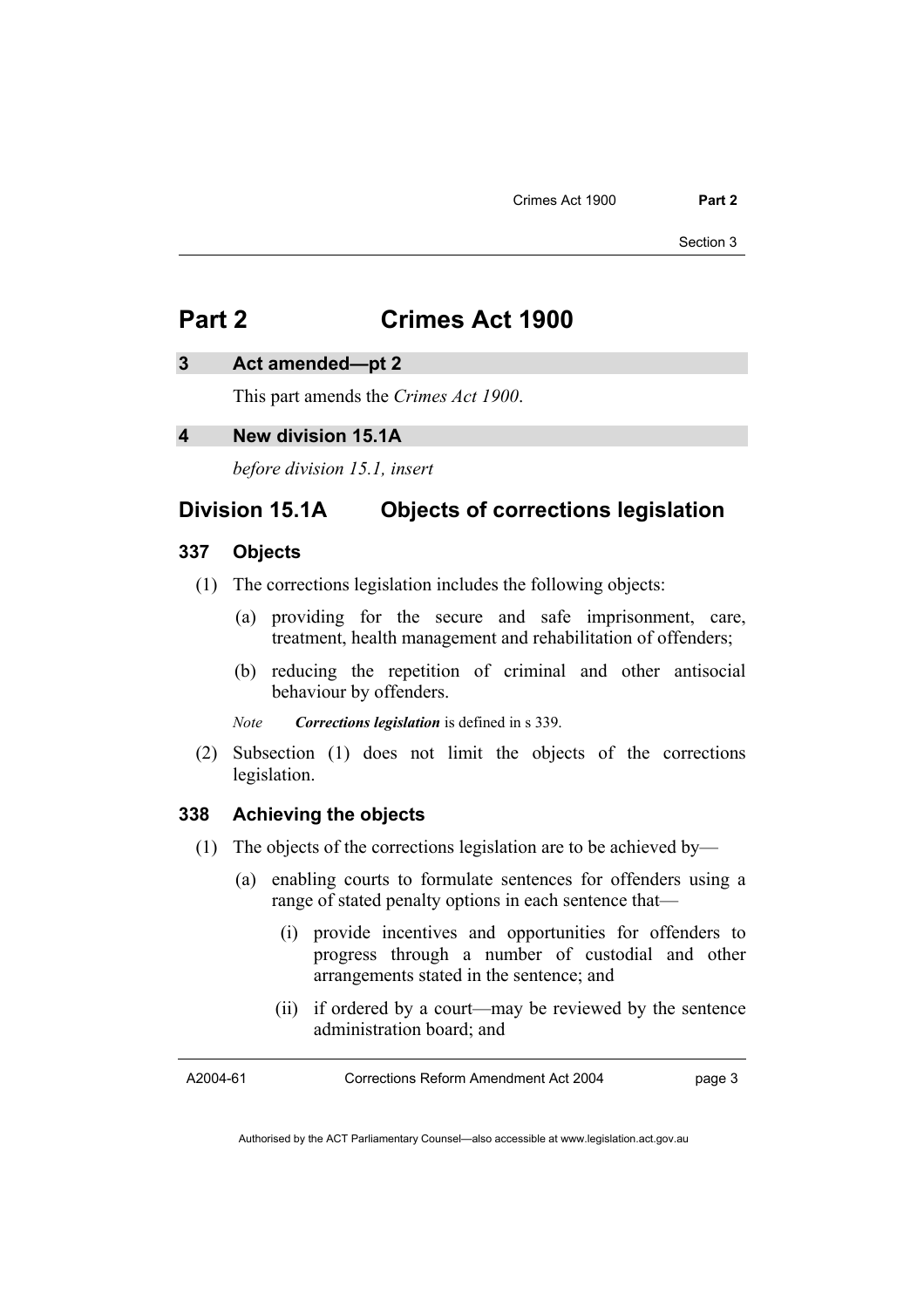#### **Part 2 Crimes Act 1900**

Section 4

- (b) enabling the use of a case management approach to rehabilitation that—
	- (i) has regard to the needs of the offenders and the community; and
	- (ii) involves other government agencies and the community; and
- *Note* Case managers for offenders are appointed under the *Rehabilitation of Offenders (Interim) Act 2001*.
- (c) enabling the provision of rehabilitation programs that—
	- (i) combine with broader based community programs; and
	- (ii) recognise the distinct needs of men and women, offenders of different ages, and cultural, ethnic and other disadvantaged groups; and
	- (iii) involve, as appropriate, family and other support mechanisms; and

#### **Examples of rehabilitation programs**

health and life skills, therapeutic, education and training, sport and recreation, and spiritual programs

- *Note* An example is part of the Act, is not exhaustive and may extend, but does not limit, the meaning of the provision in which it appears (see Legislation Act, s 126 and s 132).
- (d) establishing the framework for the delivery of custodial and other correctional programs; and
- (e) ensuring the application of the highest standards of competency, professionalism and ethical behaviour in corrections management in the ACT; and
- (f) establishing a set of institutional, management and operational arrangements to achieve the objects in accordance with the principles of transparency and accountability.

A2004-61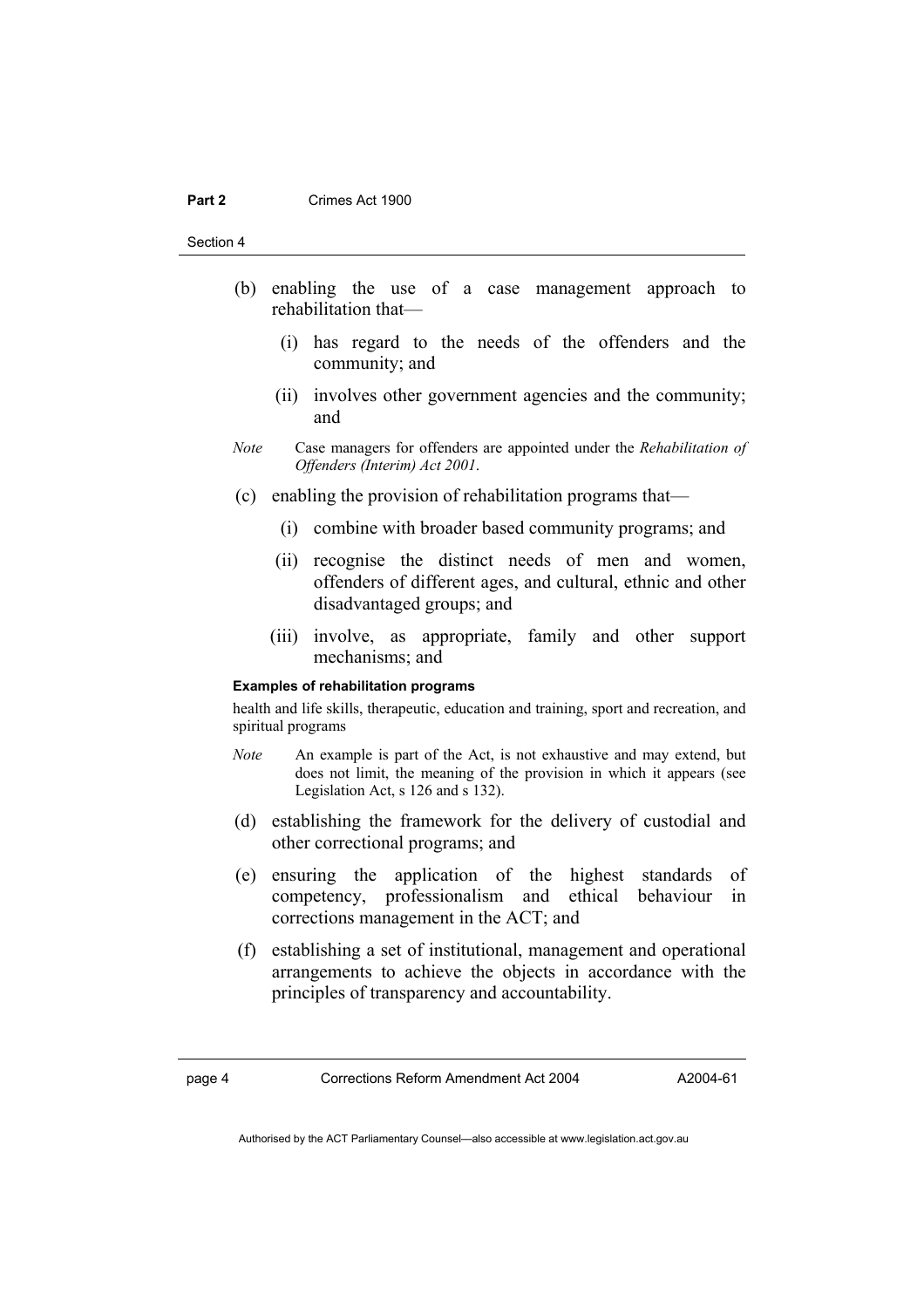(2) Subsection (1) does not limit how the objects of this Act or the related corrections legislation may be achieved.

#### **339 What is** *corrections legislation***?**

In this division:

*corrections legislation* means the following:

- (a) this part, part 18 (Conditional release of offenders) and part 19 (Community service orders);
- (b) the *Community Based Sentences (Transfer) Act 2003*;
- (c) the *Parole Orders (Transfer) Act 1983*;
- (d) the *Periodic Detention Act 1995*;
- (e) the *Prisoners (International Travel) Act 1999*;
- (f) the *Prisoners Interstate Leave Act 1997*;
- (g) the *Rehabilitation of Offenders (Interim) Act 2001*;
- (h) the *Removal of Prisoners Act 1968*;
- (i) the *Supervision of Offenders (Community Service Orders) Act 1985*.
- *Note* A reference to an Act includes a reference to the statutory instruments made or in force under the Act, including regulations (see Legislation Act, s 104).

A2004-61

page 5